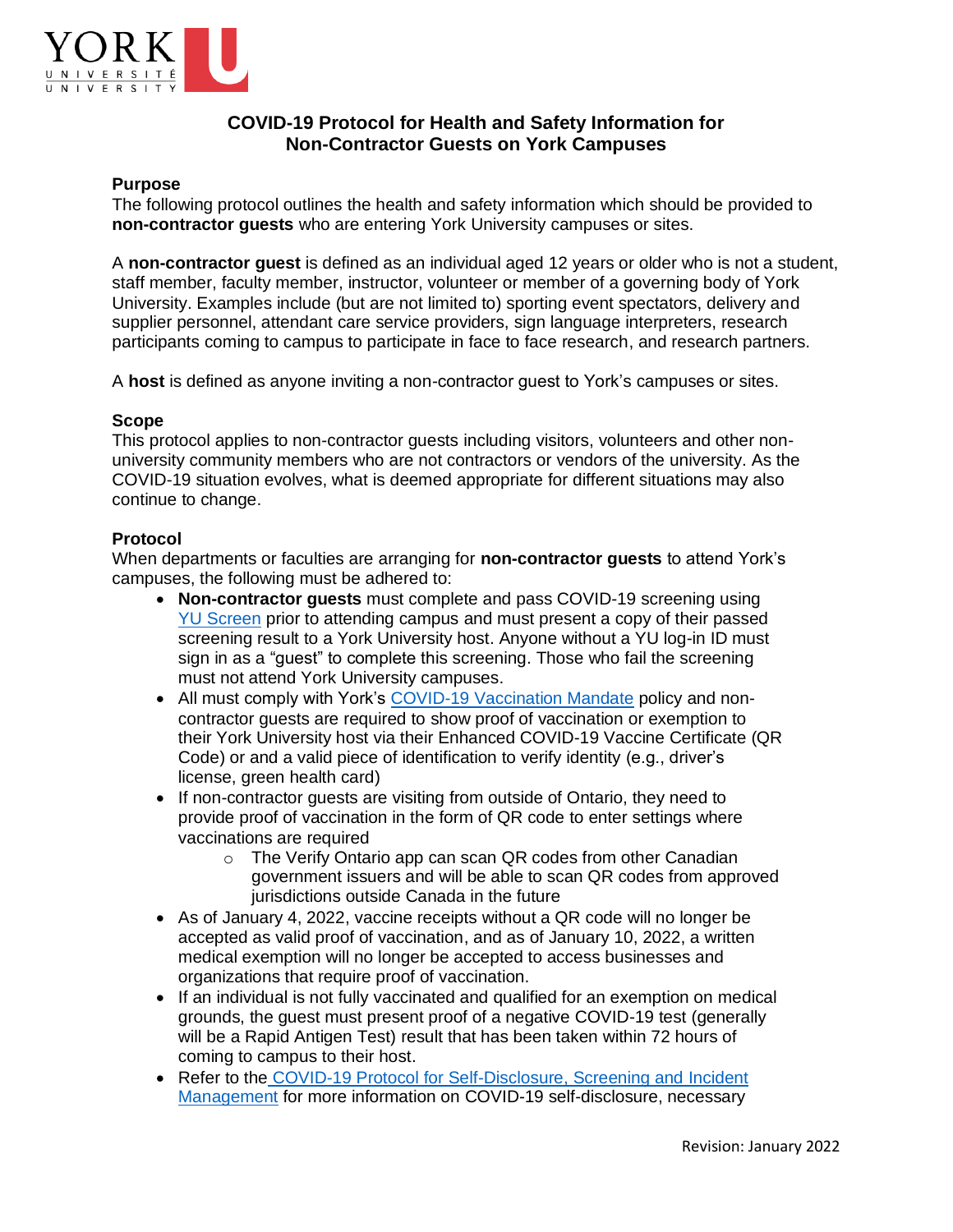

screening practices and incident management processes.

• All individuals must adhere to public health and other applicable safety measures inclusive of maintaining 2-metre physical distancing and the requirement to wear a mask or face covering, unless an exemption applies in all indoor and enclosed spaces. More information can be found on the [Better](https://www.yorku.ca/bettertogether/)  [Together](https://www.yorku.ca/bettertogether/) website.

## **Responsibilities**

York University host responsibilities: For this group, the following currently apply:

- Departments and faculty representatives who are inviting non-contractor guests to campus are responsible for sharing health and safety information and applicable requirements outlined on the [Better Together website](https://www.yorku.ca/bettertogether/) or items such as the [COVID-19 Vaccination Mandate](https://www.yorku.ca/secretariat/policies/policies/covid-19-vaccination-mandate/) policy and/or this document etc. with them.
- Review documentation (Enhanced COVID-19 Vaccine Certificate) submitted by non-contractor guests for compliance purposes before permitting entry. A department and faculty may assign a designate for the area to verify and review this documentation. **Note: Do not keep copies of any personal medical documentation, See Resources section for more details on how to verify proof of vaccination or exemption.**
- Do not allow access unless proof of completion of a passed YU Screen is presented the day of or if the non-contracting guest does not meet York's COVID-19 Vaccination Mandate or such other health and safety requirements (e.g. proof of negative test result) as the University may deem appropriate.
- Refer to the COVID-19 Protocol for Self-Disclosure, Screening and Incident Management for more information on attendance reporting for contact management purposes.

#### York University guest responsibilities:

For this group, the following currently apply:

- Guests must present passed YU Screening, proof of vaccination or an approved exemption via Enhanced COVID-19 Vaccine Certificate, and if they are exempted, they must present proof of a negative COVID-19 test result. Guests must have these documents available to show when accessing campus or attending in-person activities.
- Guests must perform daily screening with [YU Screen](https://yorku.ubixhealth.com/login) and only access York University premises if they pass screening.
- Guests must abide by all York University COVID-19 safety measures and protocols. Please refer to [this link](https://covid-19.ontario.ca/vaccine-proof-help) for instruction on obtaining proof of vaccination and other help.

#### **Resources**

YU Screen

• Visually confirm that the guest has passed screening and that the date stamp matches the date they will access campus or in-person activities.